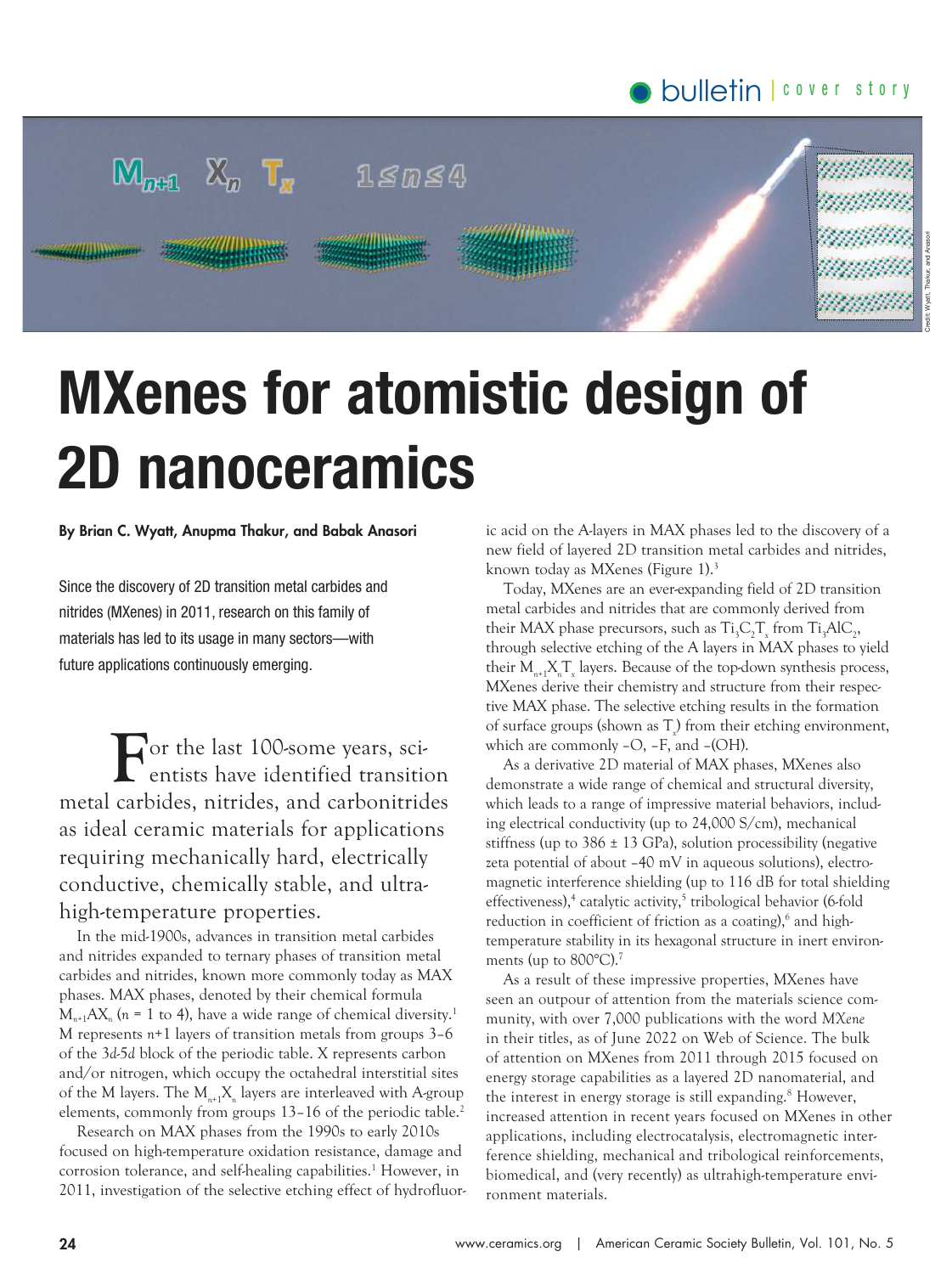#### MXenes in electrocatalysis

Since the 1970s, scientists explored 3D grains of transition metal carbides and nitrides as alternatives for noble metals for electrocatalysis, such as hydrogen evolution reaction (HER), owing to their advantageous properties, namely high electrical conductivity, mechanical and chemical stability, and high melting point. In 1973, tungsten carbide was reported to have platinum-like catalytic behavior, which accelerated the development of tungsten carbide potential electrochemical properties.<sup>9</sup> This discovery opened new avenues for researching and designing catalysts with platinum-like characteristics made of transition metal carbides and nitrides for electrocatalysis.

With their similar bonding behavior, 2D MXenes were also employed successfully in electrocatalysis due to their high electronic conductivity, hydrophilic nature, chemical stability, and high surface area, which is electrochemically active.<sup>5</sup> In 2016, two reports, including a theoretical study on oxygen-terminated V<sub>2</sub>C MXene and an experimental study on  $Mo_{2}CT_{x}$  and  $Ti_{2}CT_{x}$ , pointed toward superior HER activity of MXenes.<sup>10,11</sup> These findings demonstrated that Mo2CT*<sup>x</sup>* exhibits higher HER activity with lower overpotential than Ti<sub>2</sub>CT toward HER. It was also shown that MXenes' basal planes (2D sheet surfaces) are catalytically active toward HER.<sup>11</sup>

The large available basal surface area for catalytic activity paired with the chemical diversity of 2D MXenes lends promise to MXenes for use in future energy conversion applications, such as substituting platinum-based catalysts for efficient HER catalysis.

#### MXenes for EMI shielding

In the general transition metal carbides field, electromagnetic interference (EMI) shielding is sparsely reported compared to their mechanical stiffness, wear and corrosion resistance, and hightemperature behaviors. The lack of EMI shielding studies is despite the high electrical conductivity of bulk transition metal carbides and nitrides and possibly due to the difficulties of ultrathin film fabrication (such as foil fabrication) from



Figure 1. The large compositional and structural family of MXenes (M<sub>n+1</sub>X,T<sub>x</sub>), which is derived from their MAX phase precursor (M $_{n+1}$ AX<sub>n</sub>).

these hard and high-melting point carbides and nitrides.

However, thanks to MXenes' 2D structure, the EMI shielding of MXenes of different morphologies expanded to become a major application area, as MXenes can be fabricated as multilayer powder, aqueous solutions, or thin stacked films (Figure 2a).4,12 A 50-nm-thick film of Ti<sub>3</sub>C<sub>2</sub>T<sub>x</sub> (about 24 sheets) showed an electromagnetic shielding capability of about 99% EMI shielding, which leads to an effective shielding of more than 3 million  $dB \cdot cm^2/g$ .<sup>12</sup> While the electrical conductivity of MXenes is lower than copper and aluminum films, MXene EMI shielding effectiveness (EMI SE) is on par or even higher than those of copper and aluminum (Figure 2b).

Both reflection and absorbance mechanisms may contribute to the EMI shielding property of MXenes. Reflection is predicted to result from abundant free electrons on MXenes surfaces due to T*<sup>x</sup>* and surface M layers, while absorbance is thought to come from energy transfer to the internal high electron density MXene lattice structure. The absorbance contribution of EMI shielding can be improved by using nitrogen with carbon as mixed elements in the X layers (Ti<sub>3</sub>CNT<sub>x</sub> MXene), as it is speculated that the added valence electron of nitrogen in  $\rm Ti_3CNT_{\tiny \rm x}$  results in increased absorbance of incident electromagnetic

waves, leading to a larger EMI shielding effectiveness as compared to Ti<sub>3</sub>C<sub>2</sub>T<sub>x</sub> (Figure  $2b$ ).<sup>12</sup>

American Ceramical Ceramical Ceramical Ceramical Ceramical Ceramical Ceramical Ceramical Ceramical Ceramical Ceramical Ceramical Ceramical Ceramical Ceramical Ceramical Ceramical Ceramical Ceramical Ceramical Ceramical Ce The EMI SE behavior of Ti<sub>3</sub>CNT<sub>*x*</sub> compared to  $Ti_{3}C_{2}T_{x}$  illustrates the potential for compositional tuning of MXenes toward application-based design, as the top-down synthesis from their respective chemically diverse MAX phases permits a large range of potential compositions of MXenes available for synthesis. In addition to the chemical diversity, the solution processibility of MXenes allows simple processes to be used, such as vacuum filtration or paint-brush style spray-coating, to form flexible structures that can be used for EMI shielding and wireless communications.13,14 The combination of this compositional space and solution processibility results in a wide range of potential choices in chemistry and simplistic processing to form EMI shielding and EM antennas for use in next-generation electronics.

# MXenes as mechanical and tribological materials

For those familiar with traditional carbide and nitride ceramics, stiff mechanical behavior and high wear resistance are key features of these ceramic materials. Bonding interactions in MXene between M and X structure dominate the mechanical behavior of MXene flakes. These M and X interactions in MXenes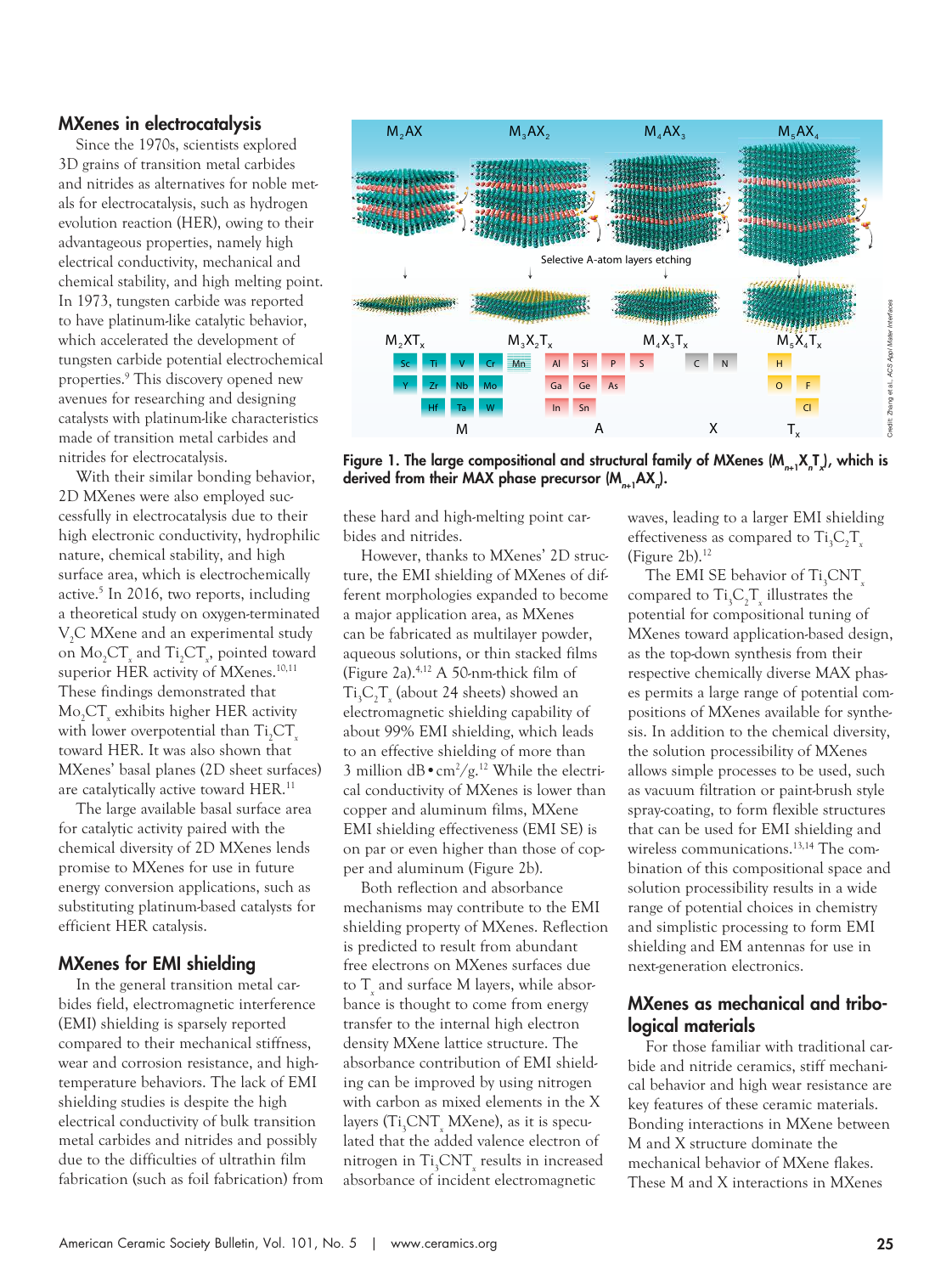# MXenes for atomistic design of 2D nanoceramics



Figure 2. (a) Different MXene morphologies and (b) EMI shielding effectiveness of different MXene compositions as related to film thickness. Panel (b) reprinted with permission from Reference 14.

are mixed ionic/covalent/metallic bonded systems with different bond stiffnesses depending on the M and X chemistry and *n* number layering of M*n*+1X*<sup>n</sup>* . In short, bonded compositions such as molybdenum to carbon and tungsten to carbon have the stiffest bonds of carbide compositions while early transition metals, such as scandium to nitrogen or titanium to nitrogen, are the stiffest bonds of nitrides. This chemistry-dependent mechanical behavior of M–X implies MXene mechanical behavior is tunable by composition (Figure 3a).<sup>15</sup>

In addition, MXenes with a higher *n* have the highest inplane stiffness due to the decreasing effect of the surface M layer on the mechanical behavior, for example, about 150 N/m for Ti<sub>2</sub>C as compared to about 350 N/m for Ti<sub>4</sub>C<sub>3</sub>.<sup>15</sup> Similarly, T<sub>*x*</sub> groups on the surface of MXenes influence their mechanical behavior even further, as  $O_2$ -terminated MXenes are shown to have the highest in-plane mechanical stiffness of all other common surface groups due to the affinity of oxygen with transition metals. The mechanical behavior has exhibited the highest experimentally observed elastic moduli of all solution-processable nanomaterials to date for  $Ti_{3}C_{2}T_{x}$  and  $Nb_{4}C_{3}T_{x}$  at 330  $\pm$  30 GPa and  $386 \pm 13$  GPa, respectively.<sup>15</sup>

The capability of tuning the interior M–X chemistry of MXenes and the  $T_{\rm x}$  surface groups based on MAX synthesis and selective etching (Figure 3b) yields a range of choices to experimentally determine the effects of composition, structure, and defects on the bonding behavior of transition metal carbides and nitrides at the nanoscale. Additionally, MXenes stiff in-plane mechanical properties are paired with very weak van der Waals interlayer interactions between MXene sheets, which makes them an incredibly stiff and tunable reinforcement materials. This information can be used to develop strong, stiff nanomaterials as additives for metal or ceramic matrices, and it can also inform design decisions of bulk transition metal carbide and nitride systems based on fundamental understanding.



Figure 3. Tunability of the mechanical behavior of MXenes based on compositions, where various bond pairings shown in (a) can be chosen to affect the mechanical behavior of MXenes based on their possible chemistry and structure (b). Panel (a) reprinted with per-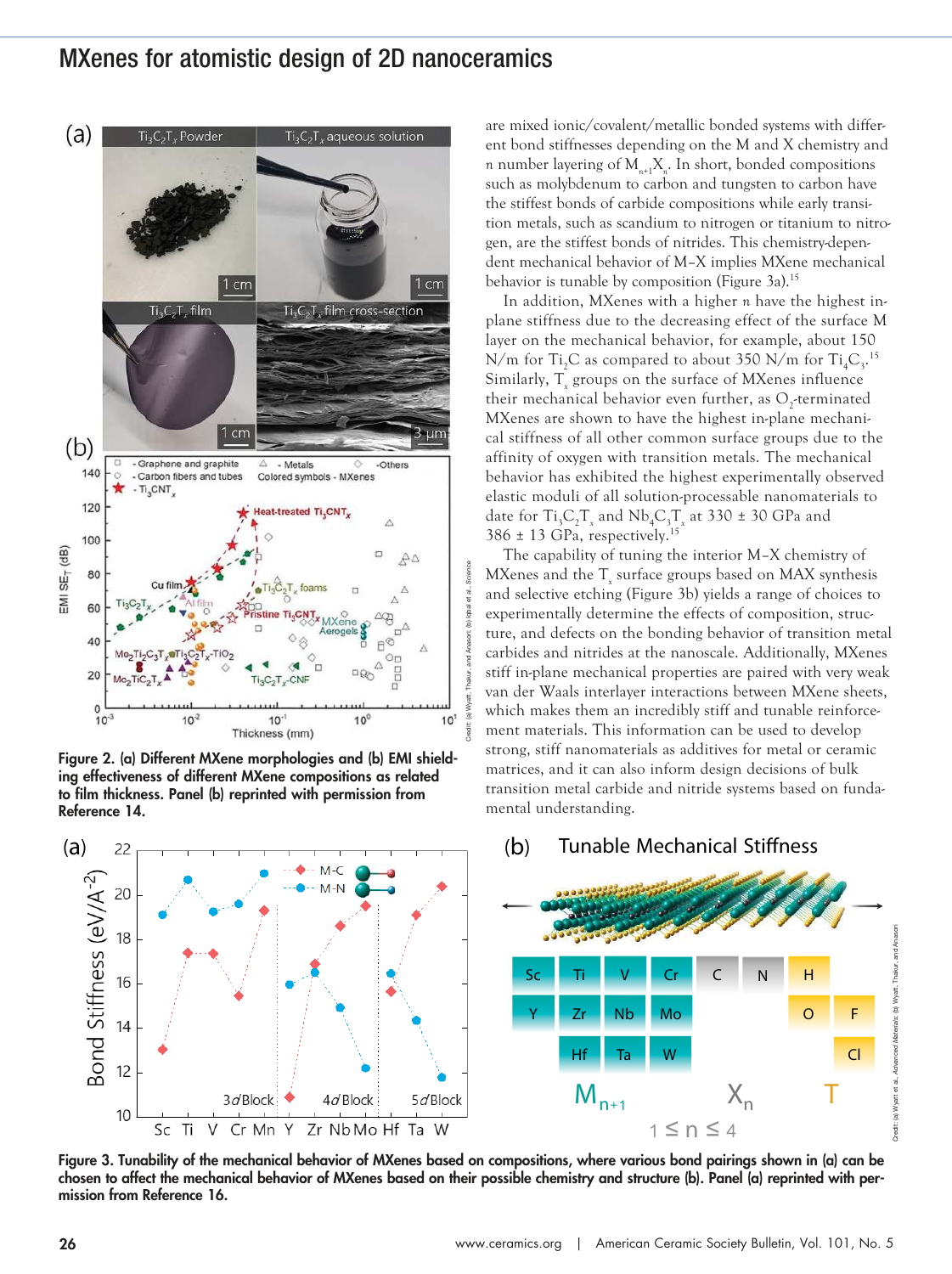

Figure 4. Example uses of MXenes in tribological applications including in lubricant additives, solid lubricant films, and composite additives. Reprinted with permission from Reference 16.

Just as ceramic materials shown significant wear resistance under sliding force conditions, MXenes show promise as wear-resistant materials with an additional property of very low coefficient of friction (COF) in many uses ranging from lubricant additives, solid lubricants, and composite additives, outperforming even state-of-the-art nanomaterial choices (Figure 4).6,15 MXenes owe their impressive performance in tribological applications to their strong in-plane mechanical behavior paired with their comparatively weak out-of-plane van der Waals interlayer interactions. Their low COF can be attributed partly to the low energy barrier from  $T_{x}$ – $T_{x}$  interactions toward interlayer sliding. Computational studies reported that  $Ti<sub>2</sub>CO<sub>2</sub>$  has a sliding barrier of 0.017 eV while bare Ti<sub>2</sub>C (with no surface terminations) has a sliding barrier of 0.237 eV, which corresponds to COFs of 0.24–0.27 for bare titaniumbased MXenes while O-terminated titanium-based MXenes have COFs of 0.10–0.14.<sup>16</sup>

The effect of M element and *n* values on the surface groups also showed an effect on the frictional behavior, as  $Ti_{3}C_{2}T_{x}$  and  $Nb_{2}CT_{x}$  terminated with  $O_{2}$ have surface dipole moment densities of 0.020 eV/Å and 0.011 eV/Å, respectively, which leads to lower adhesion forces and frictional forces for Nb<sub>2</sub>CT<sub>1</sub> compared to  $Ti_{3}C_{2}T_{x}$ <sup>17</sup> Their potential to improve mechanical wear resistance can be attributed to their strong inplane mechanical bonding,15 which may improve average service life of MXenecoated bearings by 30% and 55% compared to similarly  $\text{MoS}_2$ -coated and diamond-like carbon-coated bearings, respectively.18 These material behaviors

illustrate that MXenes are ideal and tunable nanoceramics for use in high-wear and high-friction environments, which can lead to development of new lowfriction equipment components or even triboelectric nanogenerators of energy.<sup>19</sup>

#### MXenes in extreme environments

Similar to their bulk transition metal carbide and nitride counterparts, MXenes' interior transition metal carbide/nitride core lends the potential of their use in extreme conditions, such as ultrahigh-temperature environments. Although MXenes display detrimental oxidation behavior in water or oxygencontaining environments,<sup>20</sup> carbide MXenes form ultrahigh-temperature nanolamellar carbides that are highly stable in inert high temperature environments (>1,500 °C).

This high-temperature phase transition of carbide MXenes to stable nanolamellar carbides in inert environments takes place in four main regimes (Figure 5), which

occur in order of 1) loss of adsorbed species on the surface of each 2D sheet from room temperature to about 300 °C; 2) loss of surface T<sub>*x*</sub> groups at temperatures up to 800 °C, followed by 3) beginning diffusion of atoms onto the surface to result in phase transformation of MXene from its hexagonal crystal structure to more stable nanolamellar carbides (titanium–carbide layers on top of  $Ti_3C_2$ , for example); and 4) complete phase transformation of MXenes to a stable nanolamellar carbide.<sup>7</sup>

The extensive range of compositions of transition metals, carbon/nitrogen, and structural configurations of MXenes lends significant possibilities and engineering control of high-temperature phase behavior of MXenes. Additionally, MXenes' solution processibility and their inherent negative zeta potential allow the addition of MXenes as additives and reinforcement materials in metal or ceramic composites (Figure 6a). The ease of film and coating fabrication make MXenes a unique



Figure 5. High-temperature phase behavior of MXenes, showing the four-stage behavior of MXenes in inert environments.